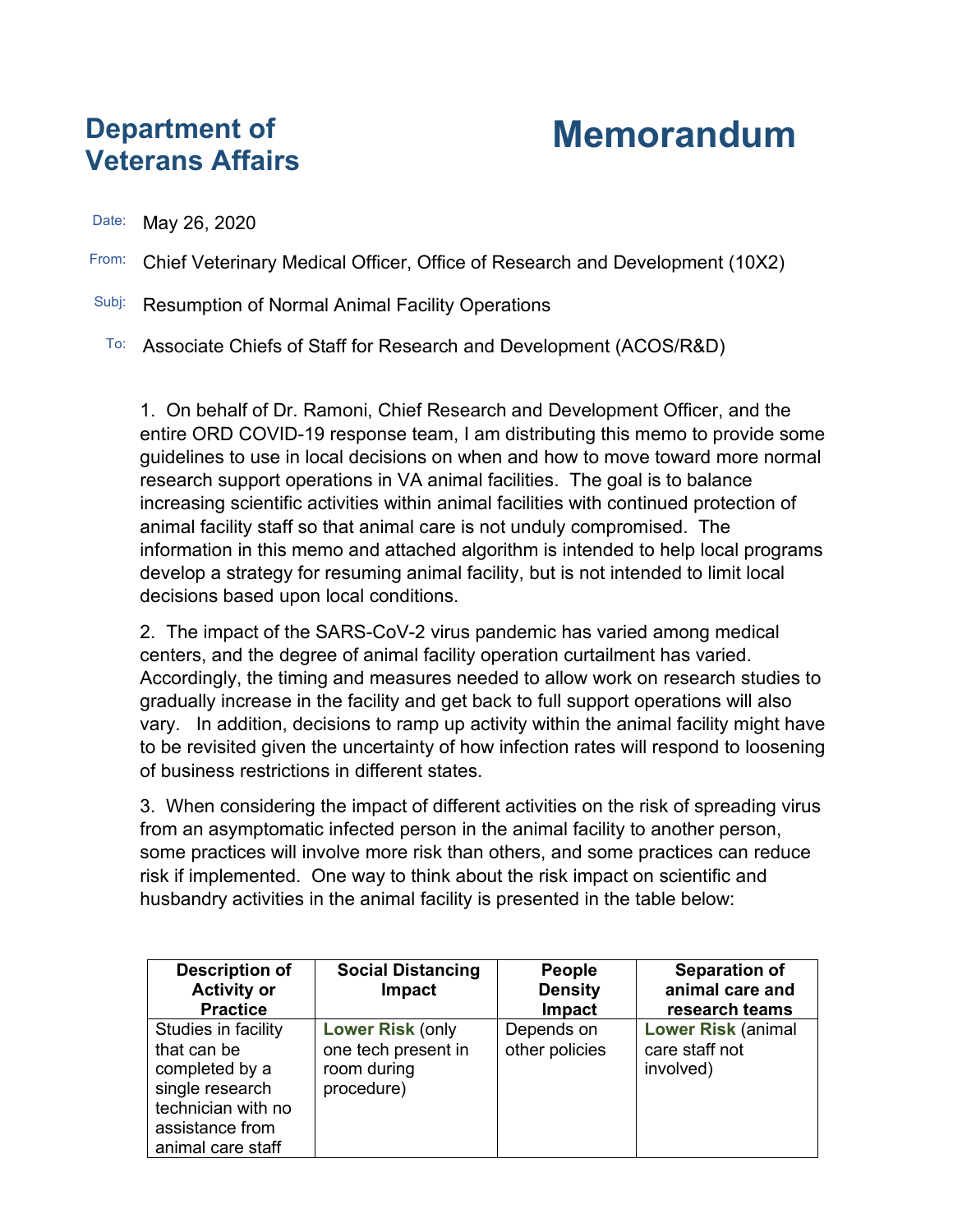| Studies in facility<br>such as surgery<br>that require a team<br>of research staff to<br>complete, with or<br>without<br>participation by<br>animal care staff.        | <b>Higher Risk (people</b><br>must be in closer<br>contact for extended<br>periods) | <b>Higher Risk</b><br>(more people<br>together)                                                                                                               | <b>Higher Risk if animal</b><br>care staff must be<br>present                                 |
|------------------------------------------------------------------------------------------------------------------------------------------------------------------------|-------------------------------------------------------------------------------------|---------------------------------------------------------------------------------------------------------------------------------------------------------------|-----------------------------------------------------------------------------------------------|
| Staggering animal<br>caretaker<br>schedules to limit<br>number of<br>personnel present<br>at one time.                                                                 | <b>Lower Risk (fewer</b><br>person to person<br>interactions)                       | <b>Lower Risk</b><br>(fewer animal<br>care staff<br>present at a<br>time)                                                                                     | Depends on other<br>policies                                                                  |
| Limiting facility<br>access to animal<br>care staff in<br>mornings so that<br>husbandry duties<br>are completed in<br>rooms without<br>research staff<br>present.      | <b>Lower Risk (fewer</b><br>person to person<br>interactions)                       | Lower Risk (no<br>research staff<br>present at<br>some times and<br>animal care<br>staff do not<br>need to be in<br>rooms with<br>research staff<br>as often) | <b>Lower Risk</b><br>(temporal separation<br>of animal care and<br>research staff<br>members) |
| Limiting number of<br>research staff<br>members that can<br>be present in the<br>animal facility at<br>one time or limiting<br>the number based<br>upon facility area. | <b>Lower Risk (fewer</b><br>person to person<br>interactions)                       | <b>Lower Risk</b><br>(fewer people<br>present at one<br>time)                                                                                                 | Depends on other<br>policies                                                                  |
| <b>Restricting access</b><br>to animal care<br>rooms to an animal<br>care staff member<br>or a research staff<br>member, but not<br>both at the same<br>time.          | <b>Lower Risk (fewer</b><br>person to person<br>interactions)                       | <b>Lower Risk</b><br>(fewer people<br>present at one<br>time)                                                                                                 | <b>Lower Risk</b><br>(separation of animal<br>care and research<br>staff)                     |

4. Here are some key factors that can be helpful in deciding when activity restrictions in the animal facility can be progressively lifted:

- The efficacy and availability of PPE for research staff and participants. Although not mandated, we are recommending staff wear N-95 masks when in the animal facility. This is particularly important for animal care staff. We understand this specialized PPE might be in short supply, with first priority being clinical staff. If that is the case at your facility, standard procedure masks are acceptable.
- The efficacy and feasibility of meeting special distancing requirements.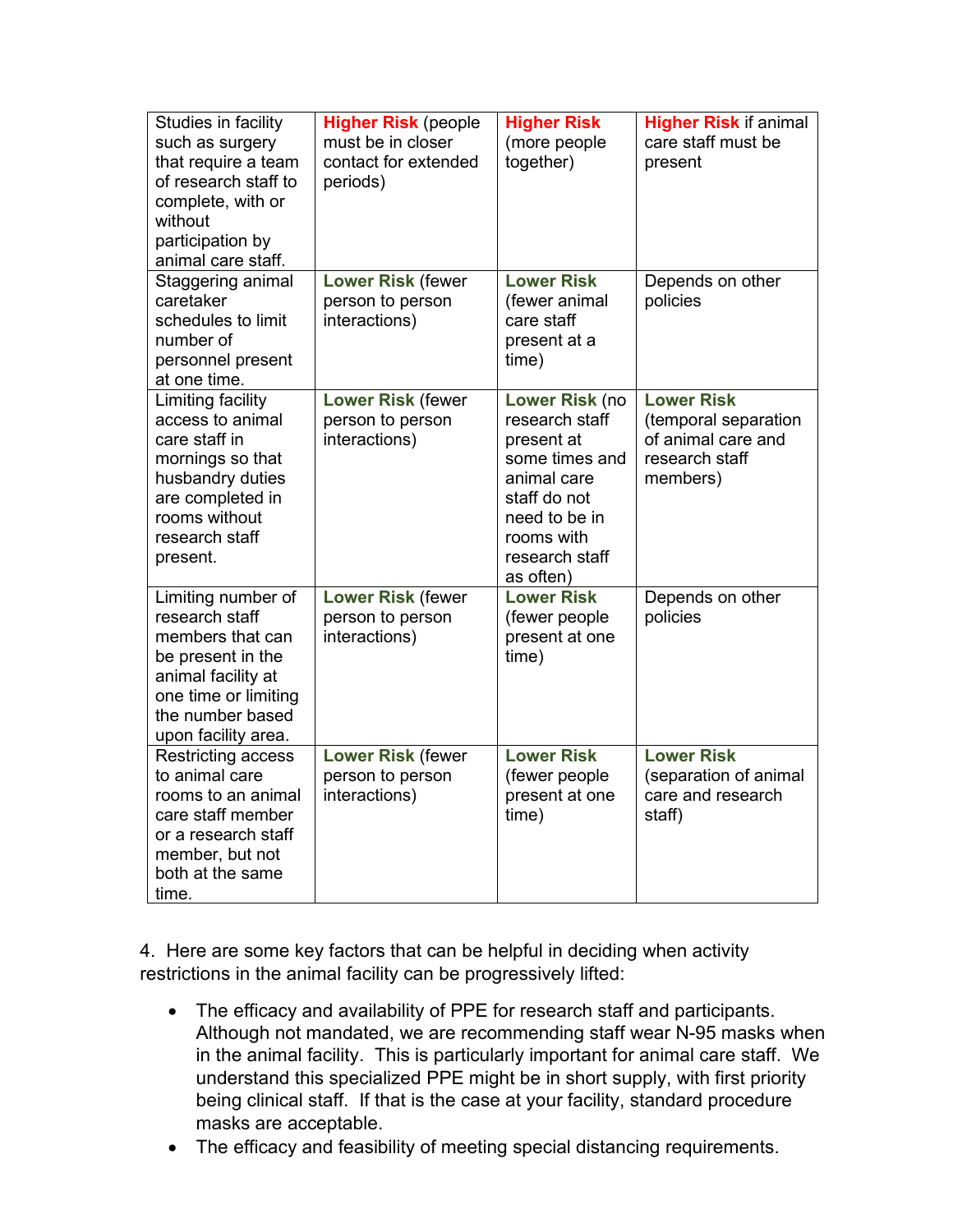- The availability of animal facility or EMS personnel to regularly disinfect shared equipment or fixtures.
- When the local VA Medical Center resumes in-person patient visits for elective conditions.
- When and how the university affiliate allows researchers and staff to resume research activities.
- When city or state 'shelter-in-place' orders for nonessential businesses have are lifted.
- The availability of testing for symptomatic or asymptomatic personnel through occupational health with contact tracing.

5. ORD strongly encourages each facility to involve the IACUC and SRS in the development of any plans to resume full animal facility operations with full support for animal studies, and to document their review and approval.

6. Measures to limit interpersonal interactions, increase social distancing, and the availability and use of personal protective equipment (PPE) are critical factors in operations resumption plans. Social distancing should also be practiced in offices, breakrooms, etc. Thorough and frequent hand washing plus regular disinfection of commonly touched surfaces are also effective preventative measures.

a. Local animal facilities have shared a number of ideas for limiting animal care and research staff exposure to the virus in animal facilities, by reducing the number of personnel in close proximity and present at the time in the facility:

- Animal care shifts can be staggered to reduce the number of staff members present at the same time and increase.
- Specific times each day can be set aside exclusively for animal care activities to reduce the interactions between animal care and research personnel.
- Flip signs can be placed on animal holding room entrance doors to notify researchers when animal care activities are underway, and to not enter until the animal care staff member leaves.
- The number of research staff per lab or a cap on the number of total research staff members can be instituted.
- The number of total personnel allowed in a large animal room can be based upon the area of a room to reduce the frequency of interactions and increase social distancing.

b. Use of appropriate PPE can also reduce the risk of transmission between individuals in the animal facility. Continued shortages of PPE can strongly influence the timing of a resumption plan:

• All research staff should preferentially have N-95 masks for use when in the animal facility; this is particularly important for animal care staff when procedures such as surgery are being performed that prevent effective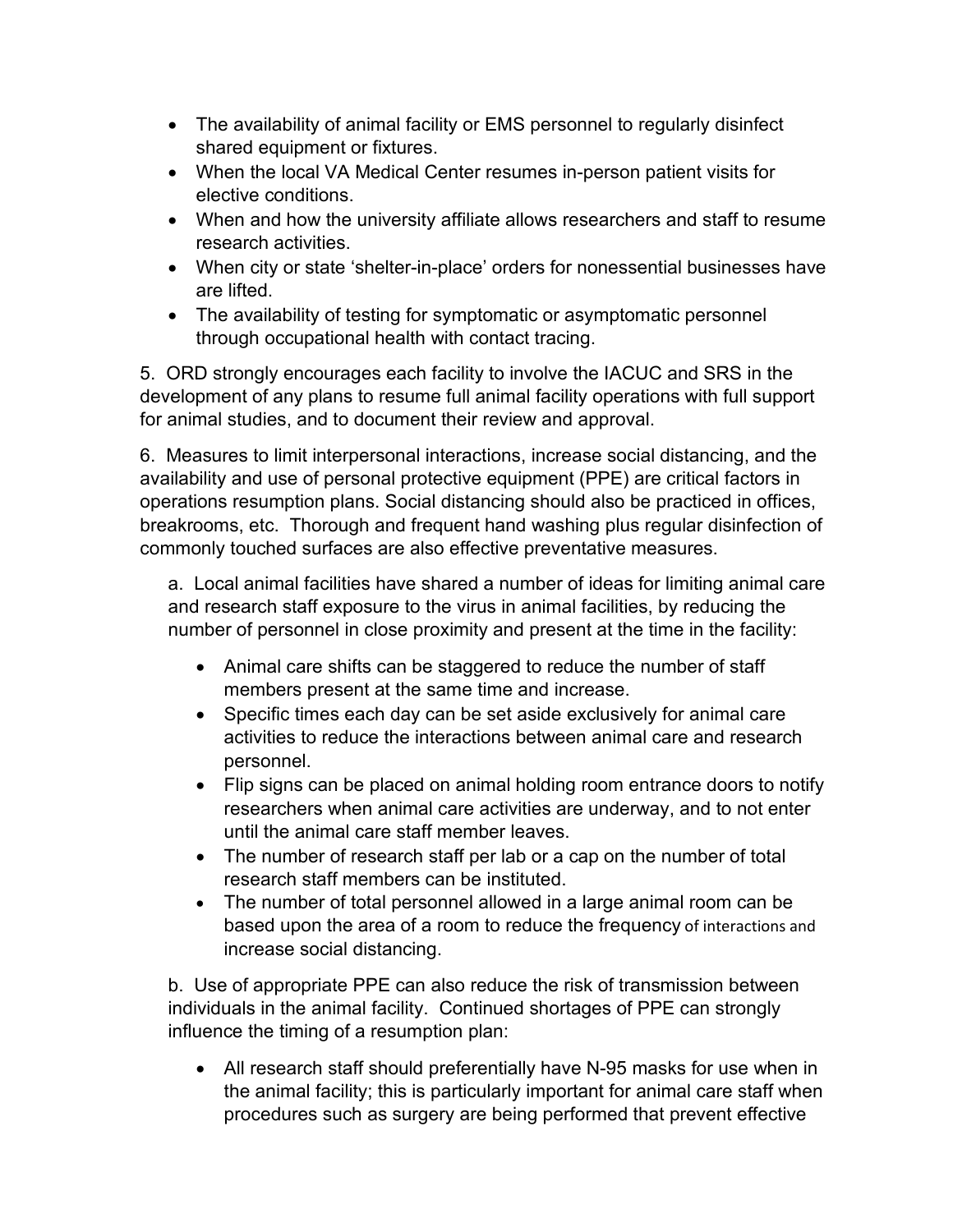social distancing, additional PPE such as a face shield should be considered.

- Disposable gloves are effective at reducing skin contamination.
- Training in proper donning, use, and disposal of all PPE used should be provided to all personnel.
- Re-sterilization or sanitization practices for re-using PPE should be communicated widely to personnel to reduce PPE waste.
- Any additional hospital PPE expectations should be incorporated into the resumption plan.

7. The attached algorithm may be helpful in developing the resumption plan based upon minimizing risk factors. For instance, the size of an animal facility might significantly impact a resumption plan because programs with few approved protocols might be able to very effectively limit interactions between research and animal care staff.

8. Notification to ORD. Once the facility research program obtains local concurrence on its animal facility operations resumption plan, the research office needs to notify the Chief Veterinary Medical Officer's office that it is proceeding with the plan in an email to Dr. Alice Huang (alice.huang@va.gov). Any questions about this guidance should be sent to Dr. Alice Huang or Dr. Michael Fallon (contact information below).

9. Additional i[nformation in the form of a FAQ is](https://www.research.va.gov/programs/animal_research/animal-care-FAQ-COV-19.docx) available on the VA animal [research home page und](https://www.research.va.gov/programs/animal_research/animal-care-FAQ-COV-19.docx)er the heading "COVID-19 and VA Animal Care and Use Programs" at https://www.research.va.gov/programs/animal research/animal-care-FAQ-COV-19.docx. This memo will also be available there.

Michael T. Fallon, DVM, PhD, DACLAM Chief Veterinary Medical Officer Office of Research and Development Michael.fallon@va.gov; VA cell, 404-732-5471